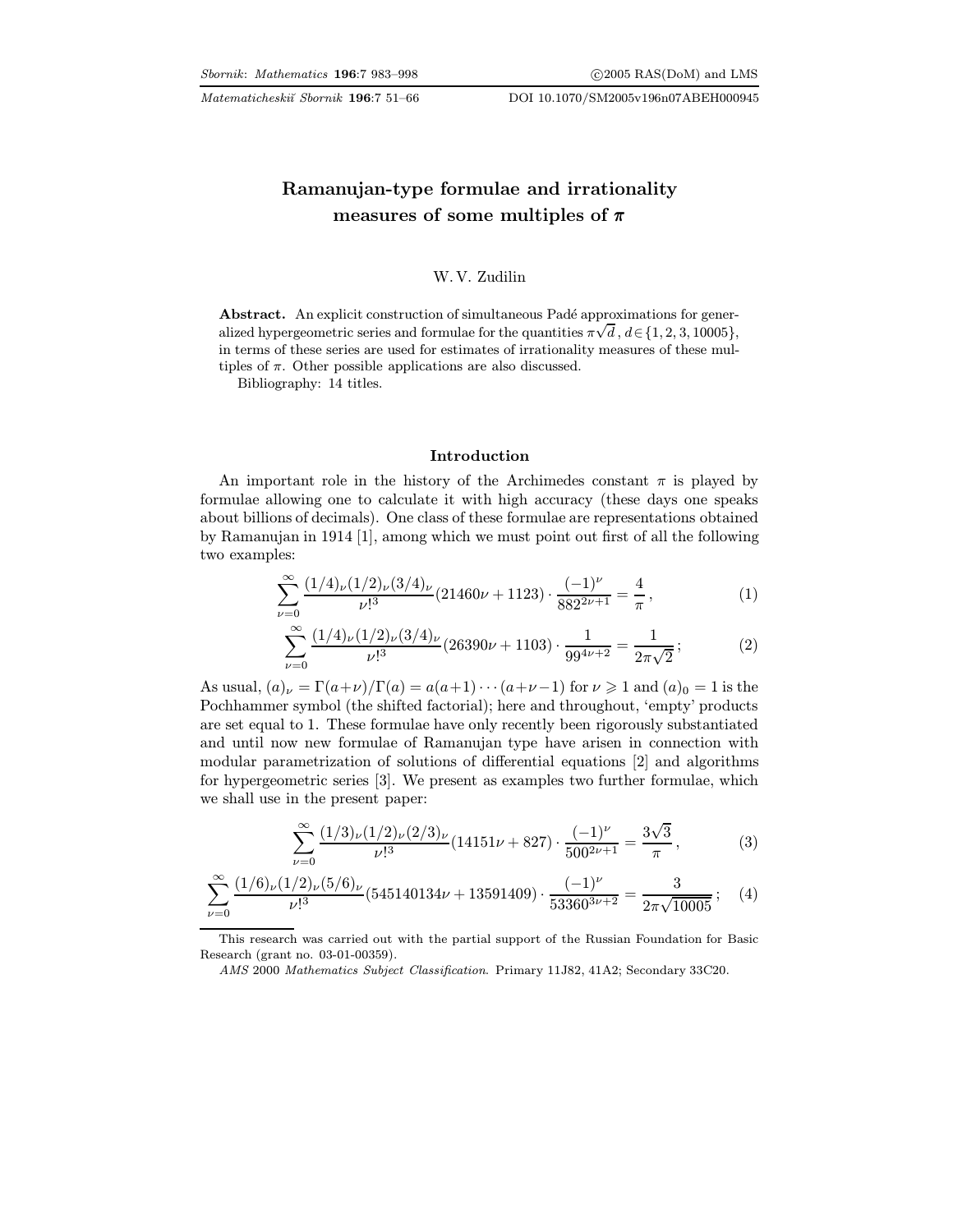## 984 W. V. Zudilin

formula (3) is proved in [\[2\]](#page-14-0) (formula (1.19)) and (4) is the celebrated Chudnovskys' formula [\[4\],](#page-14-0) which enabled them to hold the record in the calculation of  $\pi$  in 1989–94.

On the left-hand side of each formula  $(1)$ – $(4)$  we see a general hypergeometric series

$$
f(z) = {}_mF_{m-1}\left(\begin{array}{c} a_1, a_2, \dots, a_m \\ b_2, \dots, b_m \end{array} \middle| z\right) = \sum_{\nu=0}^{\infty} \frac{(a_1)_{\nu}(a_2)_{\nu} \cdots (a_m)_{\nu}}{(b_2)_{\nu} \cdots (b_m)_{\nu}} \frac{z^{\nu}}{\nu!}
$$

$$
= \sum_{\nu=0}^{\infty} z^{\nu} \frac{a(0)a(1) \cdots a(\nu-1)}{b(0)b(1) \cdots b(\nu-1)},
$$

where

$$
a(x) = (x+a_1)(x+a_2)\cdots(x+a_m), \qquad b(x) = (x+b_1)(x+b_2)\cdots(x+b_m), \quad b_1 = 1.
$$
\n(5)

It is well known that  $f(z)$  satisfies a homogeneous linear differential equation of order  $m$ , so that the system of functions

$$
f_i(z) = \left(z\frac{d}{dz}\right)^i f(z) = \sum_{\nu=0}^{\infty} \nu^i z^{\nu} \frac{a(0)a(1)\cdots a(\nu-1)}{b(0)b(1)\cdots b(\nu-1)}, \qquad i = 0, 1, \ldots, m-1,
$$

produces a solution to some system of m linear differential equations of the first order. In [\[5\]](#page-14-0) one can find an explicit construction of simultaneous Padé approximations for the system of functions  $1, f_0(z), f_1(z), \ldots, f_{m-1}(z)$ ; the author also indicates there (omitting details) arithmetic applications for the values of these functions. The aim of the present paper is to obtain estimates of irrationality measures of the quantities on the right-hand sides of  $(1)-(4)$ . We state these estimates as upper bounds for the irrationality exponent. Recall that the *irrationality* exponent of a real irrational number  $\alpha$  is

$$
\mu = \mu(\alpha) := \inf \bigg\{ c \in \mathbb{R} : \text{the inequality } \bigg| \alpha - \frac{p}{q} \bigg| \leqslant |q|^{-c} \text{ has}
$$
\n
$$
\text{finitely many solutions in } p, q \in \mathbb{Z} \bigg\}.
$$

We also point out the equality  $\mu(\alpha) = \mu(\alpha^{-1})$  which immediately follows from this definition.

Theorem. The following estimates hold for the irrationality exponents:

$$
\mu(\pi) \leqslant 57.53011083\ldots,\tag{6}
$$

$$
\mu(\pi\sqrt{2}) \leqslant 13.93477619\ldots,\t(7)
$$

$$
\mu(\pi\sqrt{3}) \leqslant 44.12528464\ldots,\tag{8}
$$

$$
\mu(\pi\sqrt{10005}) \leqslant 10.02136339\ldots \tag{9}
$$

The program we implement below was in effect announced by the Chudnovskys [\[4\], \[6\],](#page-14-0) who presented as applications estimates (without detailed proofs) for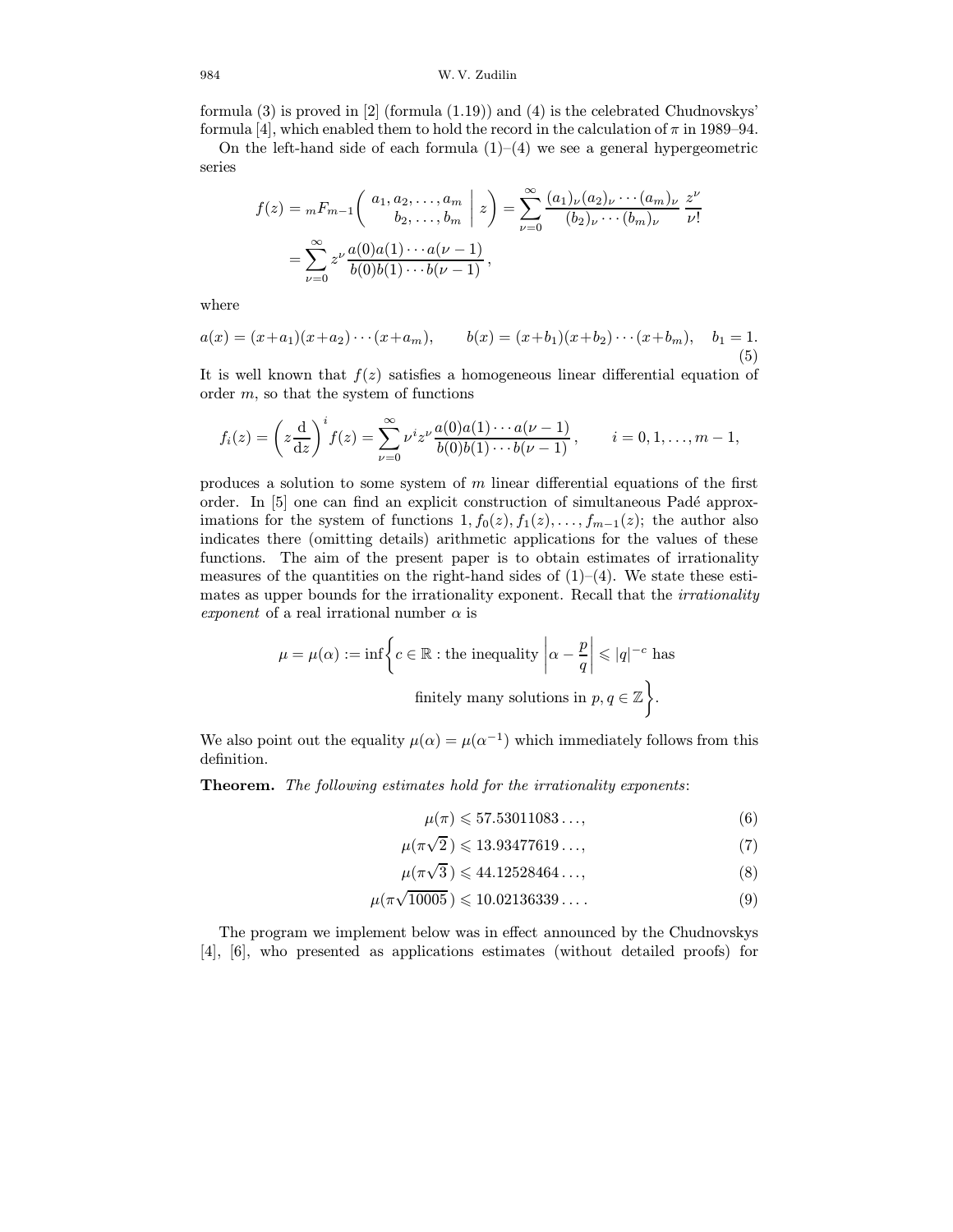irrationality measures of  $\pi$ √ 2 and  $\pi$ √  $\sqrt{640320} = 8\pi \sqrt{10005}$ , which were worse than (7) and (9). We simplify the analytic and the arithmetic presentations of the construction in [\[5\],](#page-14-0) which enables us to give a compact proof of the theorem refining the results of [\[4\], \[6\].](#page-14-0)

It must be pointed out that there exist other methods for obtaining estimates of the measure of irrationality of  $\pi$  and some of its multiples, which produce better results. For instance, our estimates (6) and (8) are worse than the inequalities

$$
\mu(\pi) \leq 8.01604539...,
$$
\n $\mu(\pi\sqrt{3}) \leq 4.60157912...$ 

obtained by Hata [\[7\]](#page-15-0). In the general case, for quantities of the form  $\pi$ √ d, where d is a positive integer, one has the estimate

$$
\mu(\pi\sqrt{d}\,)\leqslant 10.88248501\ldots,
$$

which follows from the inequality  $\mu(\pi^2) \leq 5.44124250...$  of Rhin and Viola [\[8\].](#page-15-0) Hence (7) does not improve the already known estimate either, and only (9) refines it for  $d = 10005$ . However, we emphasize that since new formulae of Ramanujan type keep occurring, the methods used in the present paper can find further numbertheoretic applications.

# § 1. Simultaneous Padé approximations

The construction below will be parametrized by integers  $M$  and  $N$  such that

$$
M < N \leqslant \left(1 + \frac{1}{m}\right)M - 1.\tag{10}
$$

Considering the polynomial

$$
Q(x) = \sum_{\mu=0}^{M} (-1)^{\mu} {M \choose \mu} \frac{b(N-M)b(N-M+1)\cdots b(N-M+\mu-1)}{a(0)a(1)\cdots a(\mu-1)} x^{\mu}
$$
  
=  $m+1F_m \left( \begin{array}{c} -M, N-M+b_1, N-M+b_2, \ldots, N-M+b_m \\ a_1, a_2, \ldots, a_m \end{array} \middle| x \right), (11)$ 

we see that

$$
Q(z^{-1})f_i(z) = \sum_{l=0}^{\infty} z^{l-M} \sum_{\substack{\mu=0 \ \mu \ge M-l}}^{M} (-1)^{\mu} {M \choose \mu} (\mu + l - M)^i
$$
  
 
$$
\times \frac{b(N-M)\cdots b(N-M+\mu-1)}{a(0)\cdots a(\mu-1)} \frac{a(0)a(1)\cdots a(\mu+l-M-1)}{b(0)b(1)\cdots b(\mu+l-M-1)}
$$
  
= 
$$
\sum_{l=0}^{\infty} c_{l,i} z^{l-M}, \qquad i = 0, 1, \dots, m-1.
$$
 (12)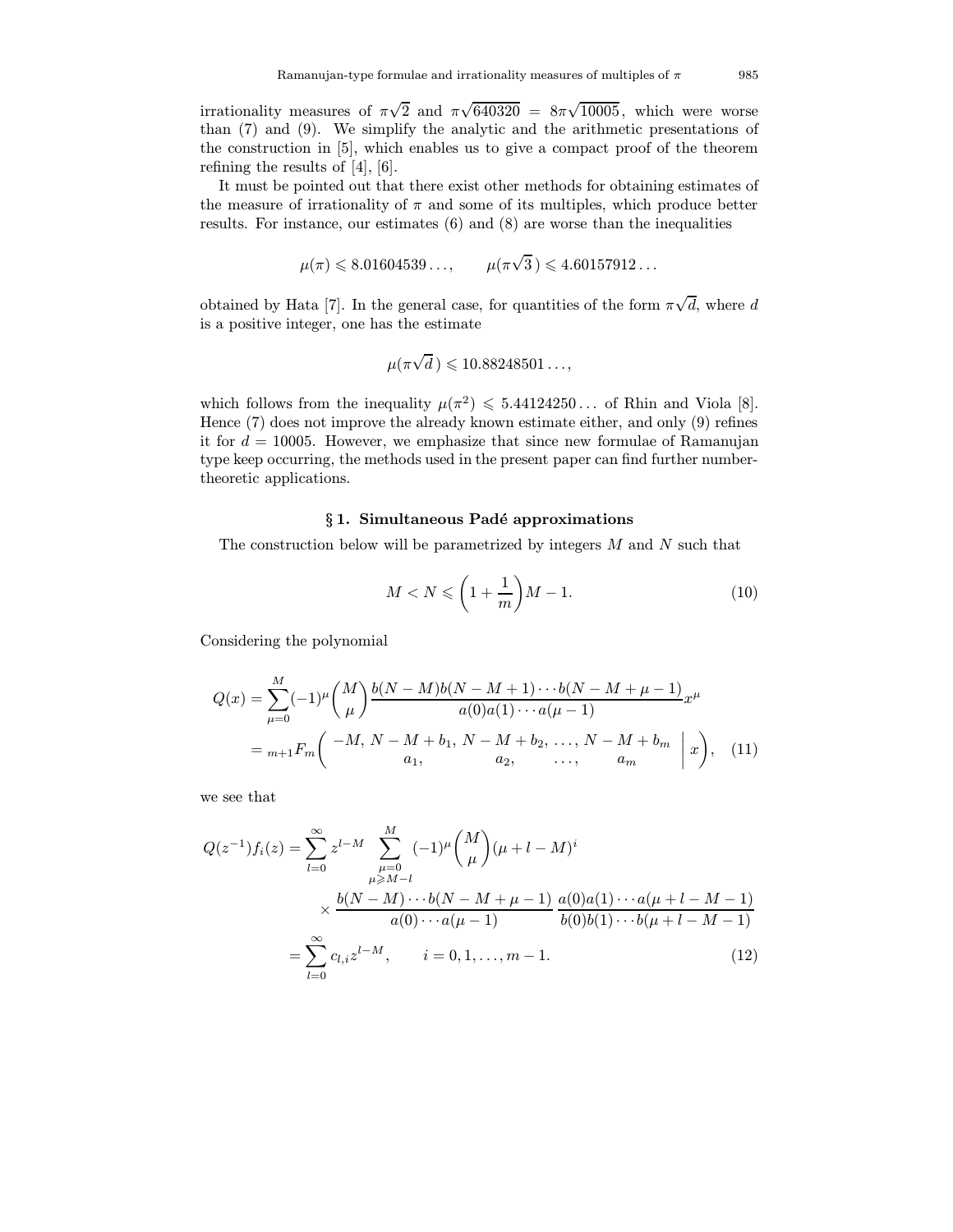For convenience we shall separately write the resulting formulae for the coefficients  $c_{l,i}$  in (12) on each of the following intervals:

(a) for  $0 \leq l < M$ 

$$
c_{l,i} = \sum_{\mu=M-l}^{M} (-1)^{\mu} {M \choose \mu} (\mu + l - M)^{i}
$$
  
 
$$
\times \frac{b(N-M)b(N-M+1)\cdots b(N-M+\mu-1)}{a(\mu+l-M)\cdots a(\mu-1)\cdot b(0)\cdots b(\mu+l-M-1)}; \qquad (13)
$$

(b) for  $M \leqslant l \leqslant N$ 

$$
c_{l,i} = \frac{1}{b(0)b(1)\cdots b(N-M-1)} \sum_{\mu=0}^{M} (-1)^{\mu} {M \choose \mu} (\mu+l-M)^{i}
$$
  
×  $a(\mu)\cdots a(\mu+l-M-1) \cdot b(\mu-M+l)\cdots b(\mu-M+N-1);$  (14)

(c) for 
$$
l > N
$$

$$
c_{l,i} = \sum_{\mu=0}^{M} (-1)^{\mu} {M \choose \mu} (\mu + l - M)^{i}
$$
  
 
$$
\times \frac{a(\mu) \cdots a(\mu + l - M - 1)}{b(0) \cdots b(N - M - 1) \cdot b(\mu - M + N) \cdots b(\mu - M + l - 1)}.
$$
 (15)

The next result has an extremely complicated proof in [\[5\]](#page-14-0). We borrowed the idea of an elementary proof of it from [\[9\].](#page-15-0)

**Lemma 1.** For all  $i = 0, 1, ..., m-1$  and integers l such that  $M \leq l \leq N$  one has  $c_{l,i} = 0.$ 

Proof. The function

$$
(\mu + l - M)^{i} \cdot a(\mu) \cdots a(\mu + l - M - 1) \cdot b(\mu - M + l) \cdots b(\mu - M + N - 1)
$$

is a  $\mu$ -polynomial of degree at most

$$
i + m(l - M) + m(N - l) \leq (m - 1) + m(N - M) \leq -1 + M
$$

(we use condition (10) in the last inequality). On the other hand, for each polynomial  $P(x)$  of degree less than M one has

$$
\sum_{\mu=0}^{M} (-1)^{\mu} {M \choose \mu} P(\mu) = 0,
$$

since each derivative of the polynomial

$$
\sum_{\mu=0}^{M} (-1)^{\mu} {M \choose \mu} x^{\mu} = (1-x)^M
$$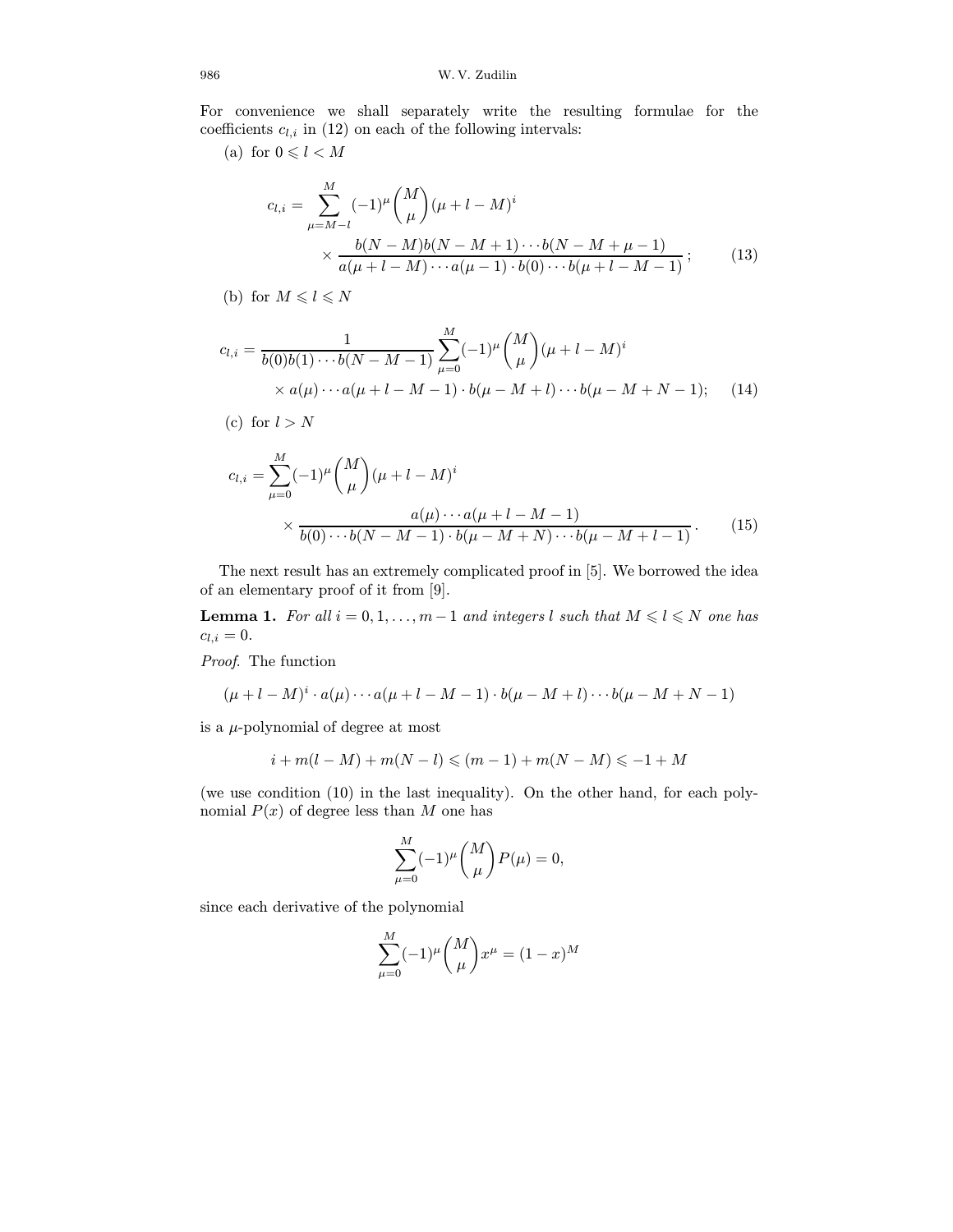of order less than M vanishes at  $x = 1$ . In view of (14), this leads to the required result.

As one consequence, we see that the system

$$
R_i(z) = \sum_{l=N+1}^{\infty} c_{l,i} z^{l-M} = Q(z^{-1}) f_i(z) - P_i(z^{-1}), \qquad i = 0, 1, ..., m-1, (16)
$$

$$
P_i(x) = \sum_{l=0}^{M-1} c_{l,i} x^{M-l}, \qquad i = 0, 1, ..., m-1,
$$

yields simultaneous approximations (Padé approximations for  $N+1 = (1+1/m)M$ ) to the system of functions  $1, f_0(z), \ldots, f_{m-1}(z)$ . Since our construction depends on the positive integers  $M, N$ , it will sometimes be important to indicate explicitly this dependence: we shall write

$$
Q(x; M, N) = Q(x),
$$
  
\n
$$
P_i(x; M, N) = P_i(x), \quad R_i(z; M, N) = R_i(z), \quad i = 0, 1, ..., m - 1.
$$

In what follows we require the following simple estimate for the remainders of the approximations (16).

**Lemma 2.** Let  $N = (1 + 1/m)M - 1$ , assume that the coefficients  $a_j, b_j$  in the expansions (5) are positive, and that  $b_j \geq 1$ ,  $j = 1, \ldots, m$ . Then for  $|z| < 1/2^m$ ,

$$
\overline{\lim}_{M \to \infty} \frac{\log |R_i(z; M, N)|}{M} \leq \frac{\log |z|}{m} + (m+2) \log 2
$$
\n
$$
\text{for each } i = 0, 1, \dots, m-1.
$$
\n(17)

In particular, for  $|z| < 1/2^{m(m+2)}$ ,

$$
\overline{\lim}_{M \to \infty} \frac{\log |R_i(z; M, N)|}{M} < 0 \qquad \text{for each } i = 0, 1, \dots, m - 1. \tag{18}
$$

*Proof.* We find estimates for the coefficients in (15). Assuming that  $a_j \leqslant A$  for some integer  $A \geq 1$ ,  $j = 1, ..., m$ , for  $l > N$  we obtain

$$
|c_{l,i}| \leqslant \sum_{\mu=0}^{M} {M \choose \mu} l^i \cdot \frac{a(M)a(M+1)\cdots a(l-1)}{b(0)b(1)\cdots b(l-M-1)}
$$
  

$$
\leqslant 2^M l^{m-1} \cdot \left(\frac{(A+M)(A+M+1)\cdots(A+l-1)}{(l-M)!}\right)^m
$$
  

$$
= 2^M {A+l-1 \choose l-M}^m l^{m-1} \leqslant 2^{M+m(A+l-1)} l^{m-1}, \qquad i=0,1,\ldots,m-1.
$$

Hence for  $|z| < 1/2^m$ ,

$$
|R_i(z)| \leqslant \sum_{l=N+1}^{\infty} |z|^{l-M} |c_{l,i}| \leqslant 2^{M+m(A-1)} |z|^{-M} \sum_{l=N+1}^{\infty} l^{m-1} (2^m |z|)^l
$$
  

$$
< 2^{M+m(A-1)} |z|^{-M} \cdot \frac{(N+m)^m (2^m |z|)^{N+1}}{(1-2^m |z|)^m}, \qquad i=0,1,\ldots,m-1,
$$

which yields (since  $N = (1 + 1/m)M - 1$ ) the limit relation (17).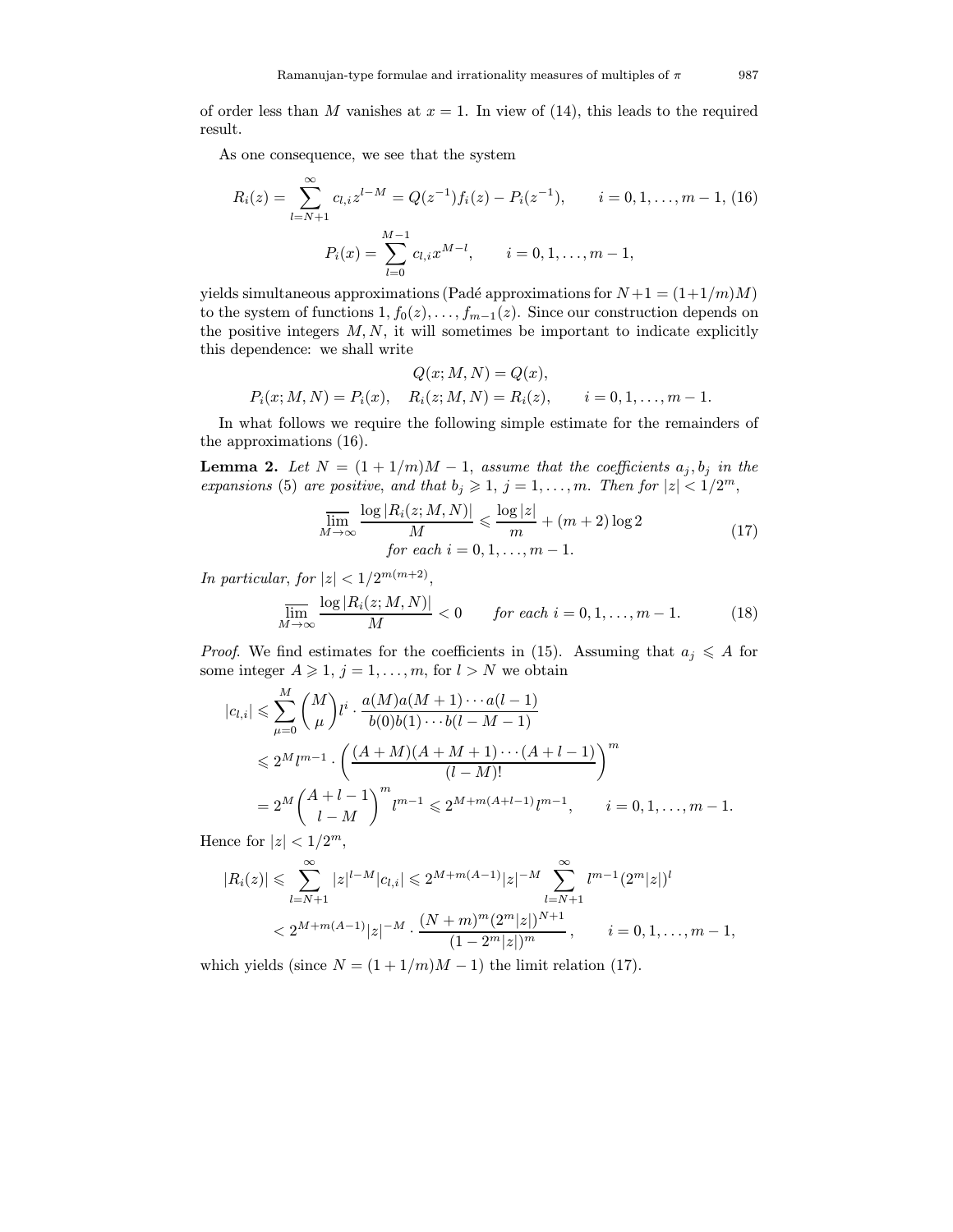Remark. The z variable of the hypergeometric series on the left-hand sides of (1)–(4) satisfies the inequality  $|z| < 1/2^{m(m+2)}$  with  $m = 3$ .

#### § 2. Arithmetic aspects

Our further considerations concern the hypergeometric series in  $(1)$ – $(4)$ ; therefore we set

$$
m=3, \qquad M=3n, \quad N=4n-1,
$$

where  $n$  is an increasing positive integer. We also set

$$
Q_n(x) = Q(x; M, N),
$$
  
\n
$$
P_{i,n}(x) = P_i(x; M, N), \quad R_{i,n}(z) = R_i(z; M, N), \quad i = 0, 1, ..., m - 1.
$$

In addition, the polynomial  $b(x)$  in (5) will always be equal to  $(x+1)^3$ , whereas for  $a(x)$  we shall have the following options:

(I)  $a(x) = (x + 1/4)(x + 1/2)(x + 3/4);$ (II)  $a(x) = (x + 1/3)(x + 1/2)(x + 2/3);$ (III)  $a(x) = (x + 1/6)(x + 1/2)(x + 5/6).$ 

For  $n = 1, 2, \ldots$  let  $D_n$  be the least common denominator of the coefficients of  $Q_n(x)$ . In our discussion of the above-listed cases we shall also show that

$$
D_n P_{i,n}(x) \in \mathbb{Z}[x],
$$
   
  $i = 0, 1, ..., m - 1, n = 1, 2, ...$ 

(I) In this case the substitution in (11) yields

$$
Q_n(x) = \sum_{\mu=0}^{M} (-1)^{\mu} 4^{4\mu} x^{\mu} \frac{M! (N - M + \mu)!^3}{(M - \mu)! (N - M)!^3 (4\mu)!}
$$

and by formula (13) for the coefficients of the polynomial  $P_{i,n}(x)$  we obtain

$$
c_{l,i} = 4^{4(M-l)} \sum_{\mu=M-l}^{M} (-1)^{\mu} (\mu+l-M)^{i} \frac{(4(\mu+l-M))!}{(\mu+l-M)!^{4}} \cdot \frac{M! (N-M+\mu)!^{3}}{(M-\mu)!(N-M)!^{3}(4\mu)!}.
$$

The factors

$$
(\mu + l - M)^{i} \frac{(4(\mu + l - M))!}{(\mu + l - M)!^{4}}
$$

participating in the last expression are integers, so that the elements of the required sequence  $D_n = D_n^{(1)}$  are for each n the least common denominators of the quantities

$$
\frac{M!\,(N-M+\mu)!^3}{(M-\mu)!\,(N-M)!^3(4\mu)!} = \frac{(3n)!\,(n+\mu)!^3}{(3n-\mu)!\,n!^3(4\mu)!} \cdot \left(\frac{n}{n+\mu}\right)^3, \qquad \mu=0,1,\ldots,3n.
$$

Consider now the integer-valued function

$$
\varphi(x,y) = [3x - y] + 3\lfloor x \rfloor + \lfloor 4y \rfloor - \lfloor 3x \rfloor - 3\lfloor x + y \rfloor + 3\lambda(x+y) - 3\lambda(x), \quad (19)
$$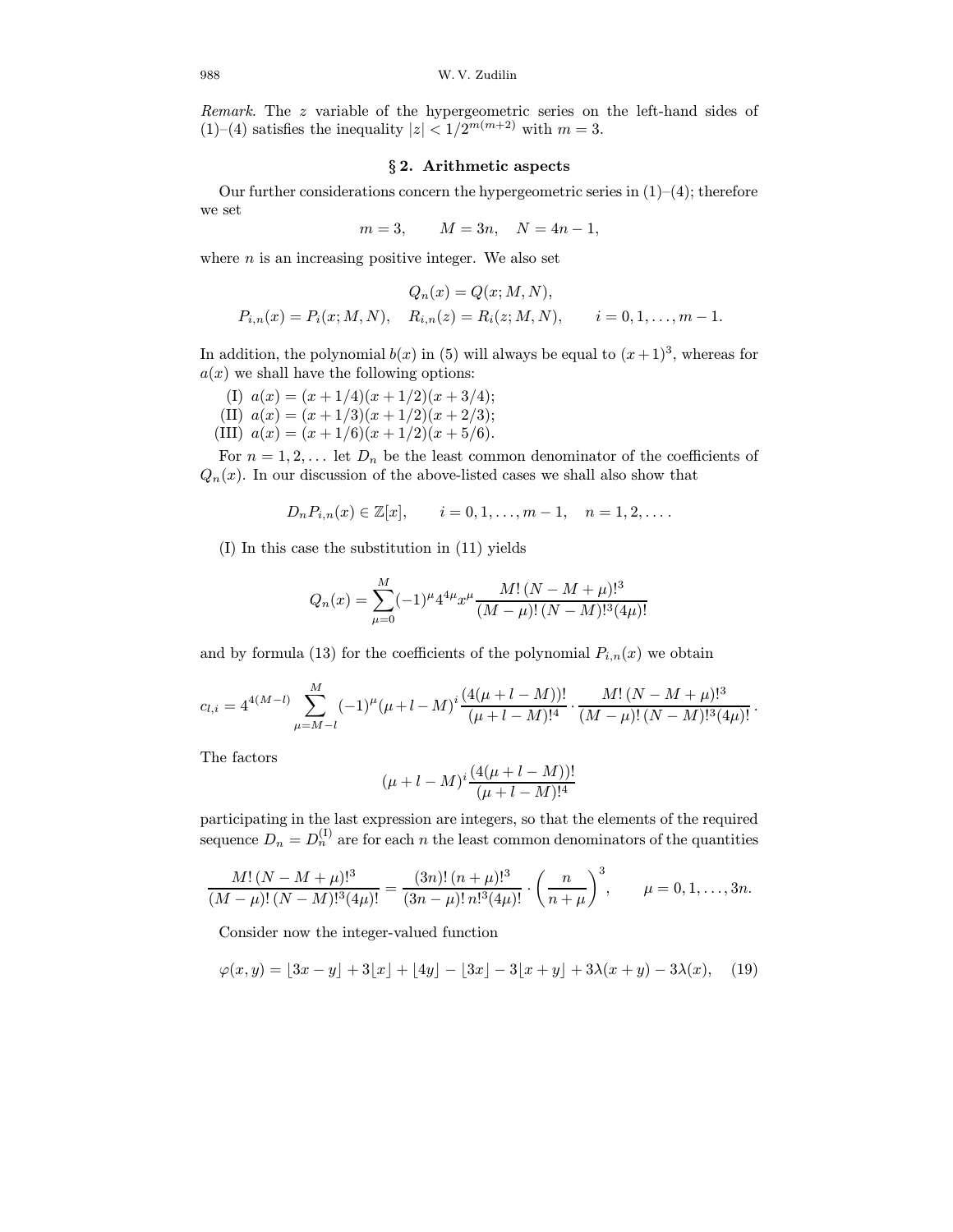where

$$
\lambda(x) = \begin{cases} 1 & \text{if } \{x\} = 0, \\ 0 & \text{otherwise,} \end{cases}
$$

and  $\lfloor \cdot \rfloor$  and  $\{\cdot\}$  are the integer and the fractional parts of a number, respectively. Since for each prime  $p$  and each positive integer  $N$ ,

$$
\operatorname{ord}_p N! = \left\lfloor \frac{N}{p} \right\rfloor + \left\lfloor \frac{N}{p^2} \right\rfloor + \left\lfloor \frac{N}{p^3} \right\rfloor + \cdots, \quad \operatorname{ord}_p N = \lambda \left( \frac{N}{p} \right) + \lambda \left( \frac{N}{p^2} \right) + \lambda \left( \frac{N}{p^3} \right) + \cdots,
$$

we conclude from the definition of  $\varphi(x, y)$  that the following equality holds for each  $\mu = 0, 1, \ldots, 3n$ :

$$
\prod_{p} p^{-\varphi(n/p,\mu/p) - \varphi(n/p^2,\mu/p^2) - \cdots} = \frac{(3n)! (n+\mu)!^3}{(3n-\mu)! n!^3 (4\mu)!} \cdot \left(\frac{n}{n+\mu}\right)^3. \tag{20}
$$

Hence setting

$$
\varphi_0(x) = \max_{0 \le y \le 3x} \varphi(x, y),\tag{21}
$$

we obtain by (20) the required denominator  $D_n$  in the following form:

$$
D_n = \prod_p p^{\varphi_0(n/p) + \varphi_0(n/p^2) + \varphi_0(n/p^3) + \cdots}.
$$

The function (19) is 1-periodic in each variable, therefore by the prime number theorem the primes  $p \leq \sqrt{3n}$  make a contribution of order  $O(e^{\text{const.}\sqrt{n}})$  to the asymptotic formula for  $D_n$  as  $n \to \infty$ . This means, in particular, that one can consider another sequence

$$
\widetilde{D}_n = \prod_{p > \sqrt{3n}} p^{\varphi_0(n/p)},
$$

and we have

$$
\lim_{n \to \infty} \frac{\log D_n}{n} = \lim_{n \to \infty} \frac{\log \widetilde{D}_n}{n}.
$$

Consider now another auxiliary function:

$$
\varphi_1(x) = \max_{y \in \mathbb{R}} \varphi(x, y) = \max_{0 \leq y < 1} \varphi(x, y);
$$

by contrast with (21) it is 1-periodic and therefore can be explicitly calculated:

$$
\varphi_1(x) = \begin{cases}\n3 & \text{if } \{x\} \in \left[\frac{1}{4}\right], \\
2 & \text{if } \{x\} \in \left[0, \frac{1}{4}\right) \cup \left(\frac{1}{4}, \frac{1}{3}\right) \cup \left[\frac{1}{2}\right], \\
1 & \text{if } \{x\} \in \left[\frac{1}{3}, \frac{1}{2}\right) \cup \left(\frac{1}{2}, \frac{2}{3}\right) \cup \left[\frac{3}{4}\right], \\
0 & \text{if } \{x\} \in \left[\frac{2}{3}, \frac{3}{4}\right) \cup \left(\frac{3}{4}, 1\right)\n\end{cases}
$$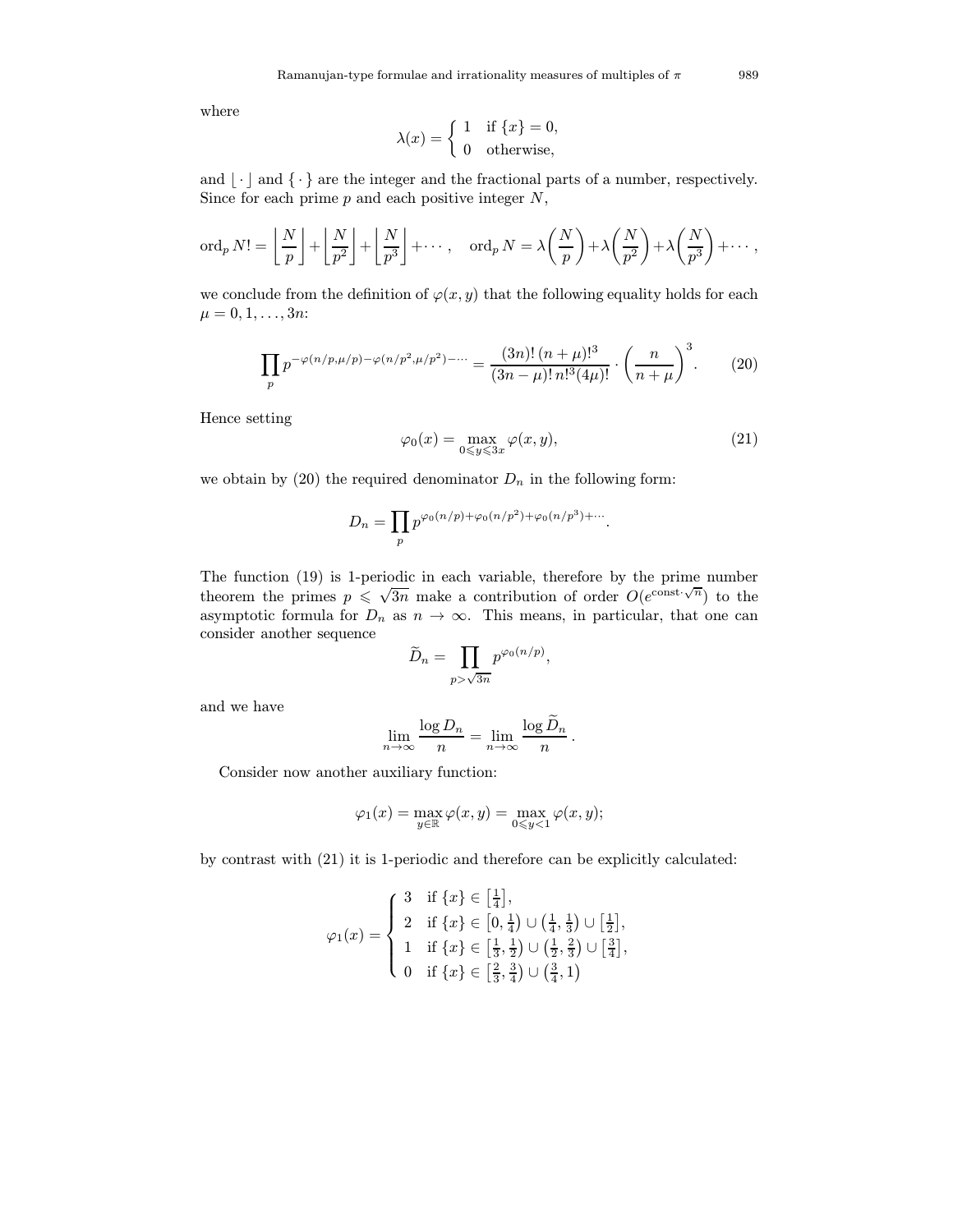### 990 W. V. Zudilin

(here [x] is the singleton consisting of x). At the same time, for  $x \geq 1/3$  we obviously have  $\varphi_0(x) = \varphi_1(x)$ . Hence it remains to calculate the function (21) on the set  $0 \leqslant x < 1/3$ :

$$
\varphi_0(x) = \begin{cases} 3 & \text{if } x \in \left[\frac{1}{4}\right], \\ 2 & \text{if } x \in \left[\frac{1}{6}, \frac{1}{4}\right) \cup \left(\frac{1}{4}, \frac{1}{3}\right), \\ 1 & \text{if } x \in \left[\frac{1}{12}, \frac{1}{6}\right), \\ 0 & \text{if } x \in \left[0, \frac{1}{12}\right). \end{cases}
$$

As a result, for the evaluation of the asymptotic behaviour of

$$
\widetilde{D}_n = \prod_{p>3n} p^{\varphi_0(n/p)} \cdot \prod_{\sqrt{3n} < p \leqslant 3n} p^{\varphi_1(n/p)}
$$

as  $n \to \infty$  it remains to use the prime number theorem again:

$$
\lim_{n \to \infty} \frac{\log \widetilde{D}_n}{n} = \int_0^{1/3} \varphi_0(x) d\left(-\frac{1}{x}\right) + \int_0^{1/3} \varphi_1(x) d\left(\psi(x) + \frac{1}{x}\right)
$$
  
+ 
$$
\int_{1/3}^1 \varphi_1(x) d\psi(x)
$$
  
=  $18 + 2\gamma + \psi\left(\frac{1}{3}\right) + \psi\left(\frac{2}{3}\right) = 18 - 3\log 3 = 14.70416313...$ 

where  $\psi(\cdot)$  is the logarithmic derivative of the gamma function and  $\gamma = -\psi(1)$  is Euler's constant.

Summarizing, we can state the following definitive result.

**Lemma 3.** The asymptotic behaviour of the least common denominator  $D_n = D_n^{(I)}$ of the polynomials  $Q_n(x)$  and  $P_{i,n}(x)$ ,  $i = 0, 1, \ldots, m$ , is described in case (I) by the limit relation

$$
\lim_{n \to \infty} \frac{\log D_n^{(1)}}{n} = 18 - 3 \log 3 = 14.70416313\dots
$$

(II) Performing calculations in accordance with formulae (11) and (13) we see that  $D_n = D_n^{\text{(II)}}$  is the least common denominator of the quantities

$$
\frac{M!\,(N-M+\mu)!^3\mu!}{(M-\mu)!\,(N-M)!^3(2\mu)!\,(3\mu)!} = \frac{(3n)!\,(n+\mu)!^3\mu!}{(3n-\mu)!\,n!^3(2\mu)!\,(3\mu)!} \cdot \left(\frac{n}{n+\mu}\right)^3,
$$
  

$$
\mu = 0, 1, \ldots, 3n.
$$

Hence the auxiliary function  $\varphi(x, y)$  has the following form:

$$
\varphi(x,y)=\lfloor 3x-y\rfloor+3\lfloor x\rfloor+\lfloor 2y\rfloor+\lfloor 3y\rfloor-\lfloor 3x\rfloor-3\lfloor x+y\rfloor-\lfloor y\rfloor+3\lambda(x+y)-3\lambda(x),
$$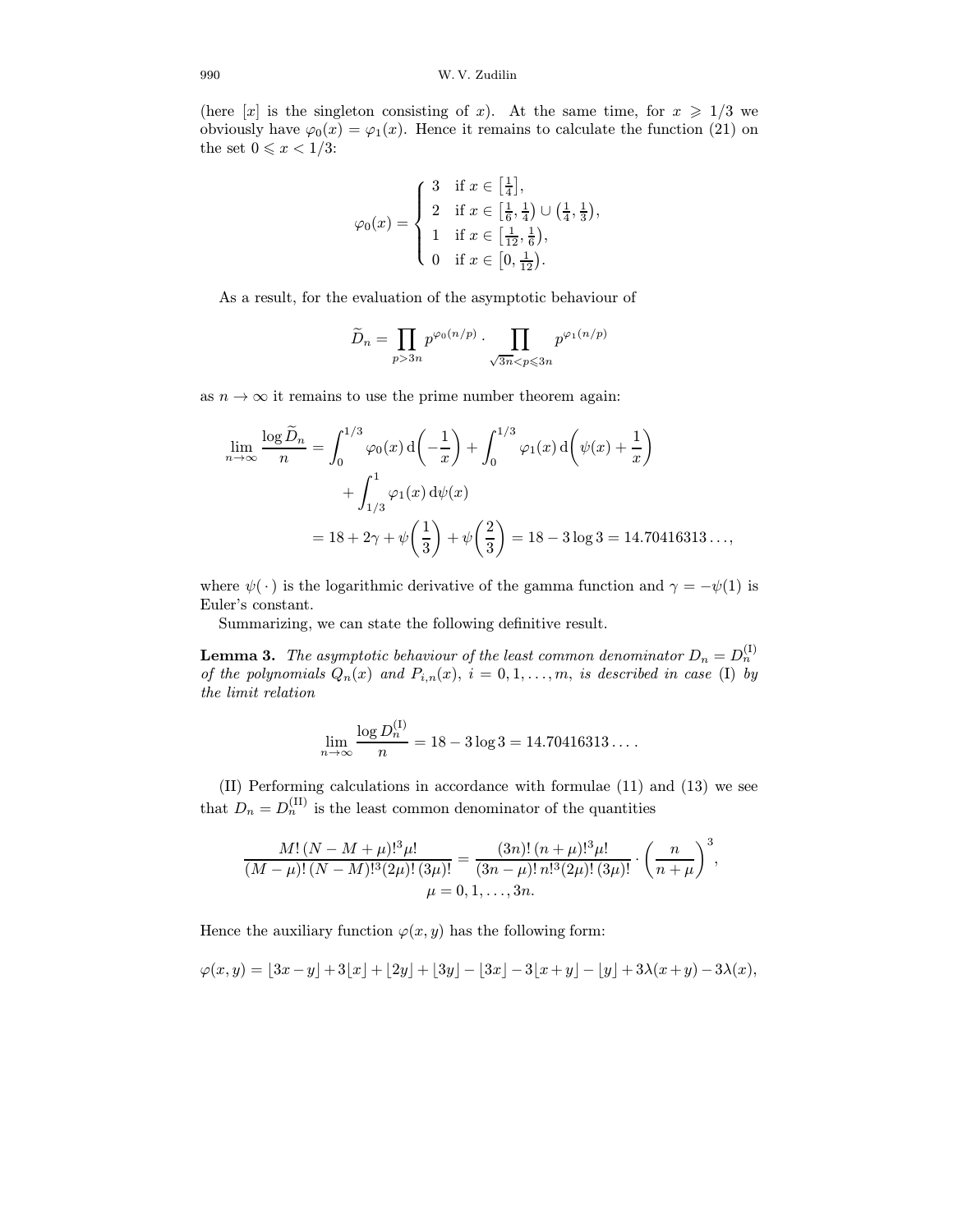and the calculation of the corresponding  $\varphi_0(x)$  (for  $0 \leq x < 1/3$ ) and  $\varphi_1(x)$ produces the following result:

$$
\varphi_0(x) = \begin{cases}\n3 & \text{for } x \in \left[\frac{2}{9}, \frac{1}{3}\right), \\
2 & \text{for } x \in \left[\frac{1}{6}, \frac{2}{9}\right), \\
1 & \text{for } x \in \left[\frac{1}{9}, \frac{1}{6}\right), \\
0 & \text{for } x \in \left[0, \frac{1}{9}\right), \\
2 & \text{for } \{x\} \in \left[\frac{2}{9}, \frac{1}{3}\right), \\
2 & \text{for } \{x\} \in \left[0, \frac{2}{9}\right) \cup \left[\frac{1}{3}\right] \cup \left[\frac{1}{2}\right], \\
1 & \text{for } \{x\} \in \left(\frac{1}{3}, \frac{1}{2}\right) \cup \left(\frac{1}{2}, \frac{2}{3}\right), \\
0 & \text{for } \{x\} \in \left[\frac{2}{3}, 1\right).\n\end{cases}
$$

Thus,

$$
\int_0^{1/3} \varphi_0(x) d\left(-\frac{1}{x}\right) + \int_0^{1/3} \varphi_1(x) d\left(\psi(x) + \frac{1}{x}\right) + \int_{1/3}^1 \varphi_1(x) d\psi(x)
$$
  
= 15 + 2 $\gamma$  -  $\psi\left(\frac{2}{9}\right)$  + 2 $\psi\left(\frac{1}{3}\right)$  +  $\psi\left(\frac{2}{3}\right)$   
= 15 -  $\frac{9}{2}$  log 3 -  $\frac{\pi}{2\sqrt{3}}$  -  $\gamma$  -  $\psi\left(\frac{2}{9}\right)$  = 13.33336442...,

and we arrive at the following result.

**Lemma 4.** The asymptotic behaviour of the denominators  $D_n = D_n^{\text{(II)}}$  is described by the limit relation

$$
\lim_{n \to \infty} \frac{\log D_n^{(\text{II})}}{n} = 15 - \frac{9}{2} \log 3 - \frac{\pi}{2\sqrt{3}} - \gamma - \psi\left(\frac{2}{9}\right) = 13.33336442\dots.
$$

Remark. The well-known Gauss formula (see, for example, [\[10\],](#page-15-0) p. 19) enables one to calculate the value of  $\psi(x)$  in terms of elementary functions, however the corresponding expressions are fairly cumbersome; for instance,

$$
-\psi\left(\frac{2}{9}\right) = \gamma + \frac{5}{2}\log 3 + \frac{\pi}{2}\cot\frac{2\pi}{9} + 2\cos\frac{\pi}{9}\log\left(2\sin\frac{2\pi}{9}\right)
$$

$$
-2\cos\frac{2\pi}{9}\log\left(2\sin\frac{4\pi}{9}\right) - 2\cos\frac{4\pi}{9}\log\left(2\sin\frac{\pi}{9}\right).
$$

(III) Arguing as before we conclude that for each n the quantity  $D_n = D_n^{\text{(III)}}$  is the least common denominator of the quantities

$$
\frac{M!\,(N-M+\mu)!^3(3\mu)!}{(M-\mu)!\,(N-M)!^3\mu! \, (6\mu)!} = \frac{(3n)!\,(n+\mu)!^3(3\mu)!}{(3n-\mu)!\,n!^3\mu! \, (6\mu)!} \cdot \left(\frac{n}{n+\mu}\right)^3,
$$
  

$$
\mu = 0, 1, \ldots, 3n.
$$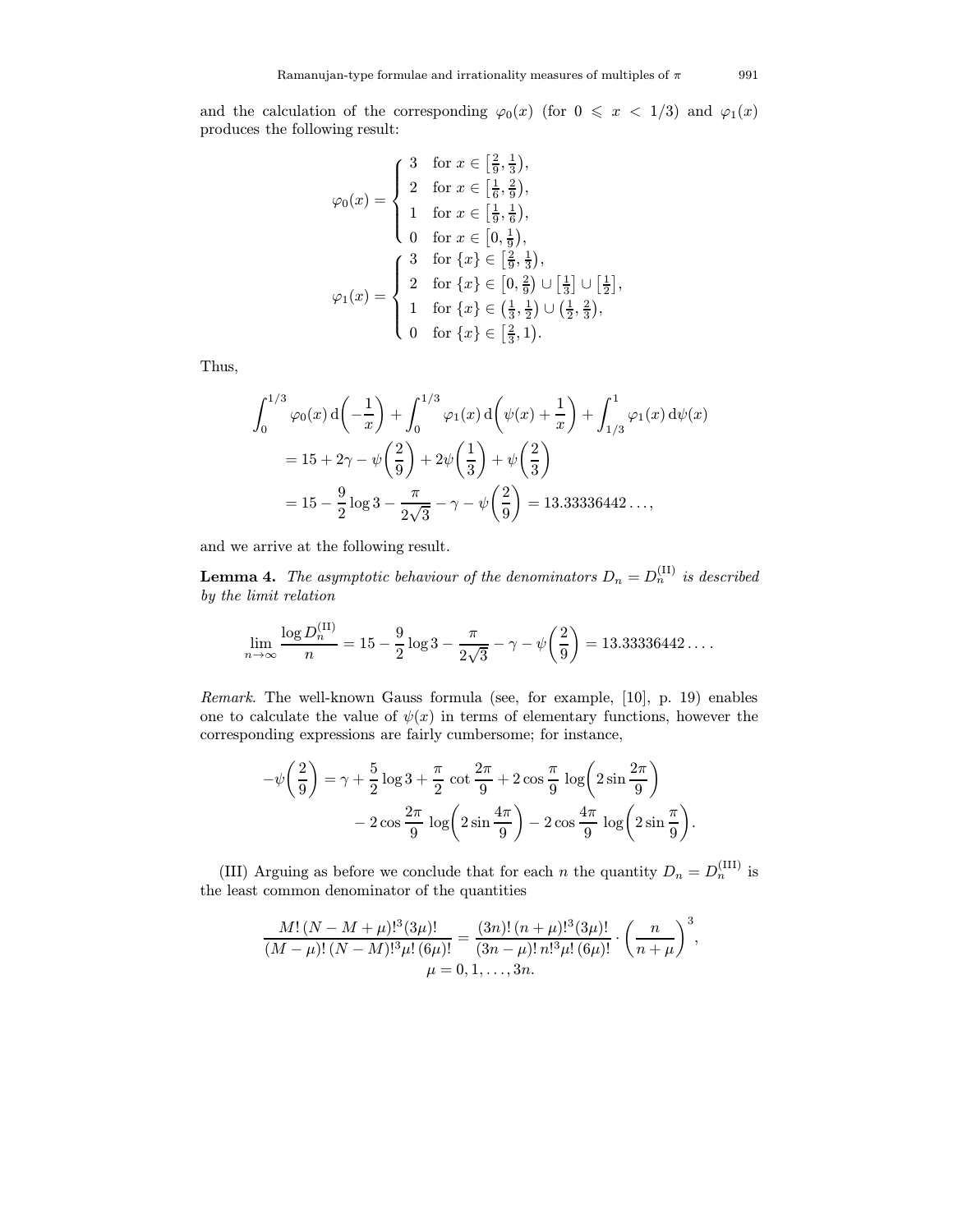Hence

$$
\varphi(x,y) = [3x - y] + 3\lfloor x \rfloor + \lfloor y \rfloor + [6y] - [3x] - 3\lfloor x + y \rfloor - [3y] + 3\lambda(x+y) - 3\lambda(x),
$$

therefore

$$
\varphi_0(x) = \begin{cases} 2 & \text{for } x \in \left[\frac{1}{6}, \frac{1}{3}\right), \\ 1 & \text{for } x \in \left[\frac{1}{18}, \frac{1}{6}\right), \\ 0 & \text{for } x \in \left[0, \frac{1}{18}\right), \\ 2 & \text{for } \{x\} \in \left[0, \frac{1}{3}\right) \cup \left[\frac{1}{2}\right], \\ 1 & \text{for } \{x\} \in \left[\frac{1}{3}, \frac{1}{2}\right) \cup \left(\frac{1}{2}, \frac{2}{3}\right) \cup \left[\frac{13}{18}, \frac{5}{6}\right] \\ 0 & \text{for } \{x\} \in \left[\frac{2}{3}, \frac{13}{18}\right) \cup \left(\frac{5}{6}, 1\right), \end{cases}
$$

,

so that

$$
\int_0^{1/3} \varphi_0(x) d\left(-\frac{1}{x}\right) + \int_0^{1/3} \varphi_1(x) d\left(\psi(x) + \frac{1}{x}\right) + \int_{1/3}^1 \varphi_1(x) d\psi(x)
$$
  
= 24 + 2 $\gamma$  +  $\psi\left(\frac{1}{3}\right)$  +  $\psi\left(\frac{2}{3}\right)$  +  $\psi\left(\frac{5}{6}\right)$  -  $\psi\left(\frac{13}{18}\right)$   
= 24 - 3 log 3 +  $\psi\left(\frac{5}{6}\right)$  -  $\psi\left(\frac{13}{18}\right)$  = 20.97202138...,

and we arrive at the following result.

**Lemma 5.** The asymptotic behaviour of the denominators  $D_n = D_n^{\text{(III)}}$  is described by the limit relation

$$
\lim_{n \to \infty} \frac{\log D_n^{(\text{III})}}{n} = 24 - 3\log 3 + \psi\left(\frac{5}{6}\right) - \psi\left(\frac{13}{18}\right) = 20.97202138\dots.
$$

#### § 3. Asymptotic behaviour of approximations

We point out straight away that in the original paper [\[5\]](#page-14-0) the author puts forward effective methods for the calculation of the asymptotic behaviour of the polynomials  $Q_n(z^{-1})$  and the remainders  $R_{i,n}(z)$  as  $n \to \infty$ . However — and this was precisely the case in  $[5]$  — a thorough substantiation of empirical arguments remains outside the reach of a middle-sized paper, therefore we present in what follows another approach to the solution of the above-mentioned problem.

By the general theory of Wilf–Zeilberger all the above-constructed objects the polynomials  $Q_n(x)$ ,  $P_{i,n}(x)$ , and the linear forms  $R_{i,n}(z)$  — satisfy difference equations with respect to the positive integer parameter  $n$ . The most convenient (from the standpoint of algorithms at any rate) are the polynomials  $Q_n(x)$ , which have a simple representation (11) as hypergeometric series. The next result is in effect a special case of Theorem 4.4.1 in [\[11\].](#page-15-0) Here we denote by  $N$  the shift operator in the n-variable.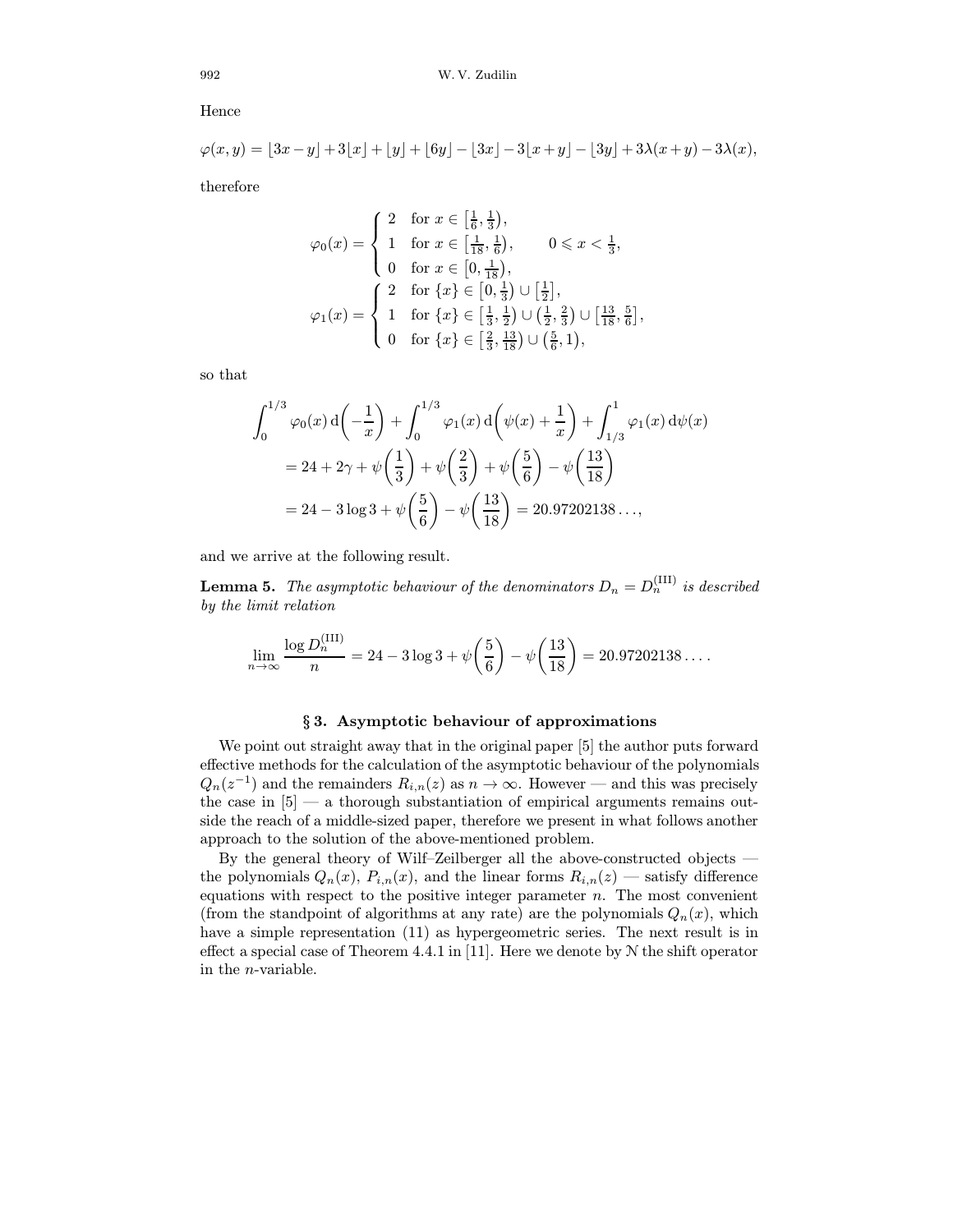Lemma 6. There exists a difference operator

$$
\Delta = F_0(x, n) + F_1(x, n) \mathcal{N} + \dots + F_s(x, n) \mathcal{N}^s \in \mathbb{Z}[x, n][\mathcal{N}]
$$

such that

$$
\Delta Q_n(x) = F_0(x, n)Q_n(x) + F_1(x, n)Q_{n+1}(x) + \cdots + F_s(x, n)Q_{n+s}(x) = 0,
$$
  
\n
$$
n = 1, 2, \ldots.
$$

**Lemma 7.** Let  $\Delta = \Delta(x, n, N)$  be the difference operator of Lemma 6. Then for each positive integer  $n \ge n_0$  and for  $i = 0, 1, \ldots, m - 1$ ,

$$
\Delta(x, n, \mathcal{N}) P_{i,n}(x) = 0, \qquad \Delta(z^{-1}, n, \mathcal{N}) R_{i,n}(z) = 0.
$$

In other words, the sequences of remainders of approximation satisfy the same difference equation as the sequence of denominators  $Q_n(x)$  of the approximants.

*Proof.* For each  $n$  we set

$$
\widetilde{P}_{i,n}(x) = \Delta(x, n, \mathcal{N}) P_{i,n}(x)
$$
\n
$$
= \sum_{j=0}^{s} F_j(x, n) P_{i,n+j}(x) \in \mathbb{Q}[x], \qquad i = 0, 1, \dots, m - 1. \tag{22}
$$

Then

$$
\widetilde{P}_{i,n}(z^{-1}) = \Delta(z^{-1}, n, \mathcal{N}) P_{i,n}(z^{-1}) \n= \Delta(z^{-1}, n, \mathcal{N}) (Q_n(z^{-1}) f_i(z) - R_{i,n}(z)) = -\Delta(z^{-1}, n, \mathcal{N}) R_{i,n}(z) \n= -\sum_{j=0}^s F_j(z^{-1}, n) R_{i,n+j}(z), \qquad i = 0, 1, ..., m - 1.
$$
\n(23)

The total degrees of the polynomials  $F_i(x, n)$  are bounded by an absolute constant, therefore using in the domain  $|z| < 1/2^m = 1/2^3$  the estimates for the  $R_{i,n+j}(z)$ ,  $j = 0, 1, \ldots, s$ , following from limit relation (17) in Lemma 2 we conclude that for each  $\varepsilon > 0$  there exists  $n_1 = n_1(\varepsilon)$  such that

$$
\frac{\log|\widetilde{P}_{i,n}(z^{-1})|}{n} < \log|z| + 3 \cdot 5 \log 2 + \varepsilon \tag{24}
$$

for all  $n \geq n_1(\varepsilon)$ . We now select  $\varepsilon = \log 2$  and carry out further reasonings for each  $n \geq n_0 = n_1(\log 2)$  and  $i = 0, 1, \ldots, m - 1$ . Replacing  $x = z^{-1}$  by integers  $q > 2^3$ , by (24) (with  $\varepsilon = \log 2$ ) we obtain

$$
|\widetilde{P}_{i,n}(q)| < 2^{16n}q^{-n}.\tag{25}
$$

At the same time the polynomial (22) has a fixed denominator after multiplication by which the quantities on the left-hand side of (25) become integers.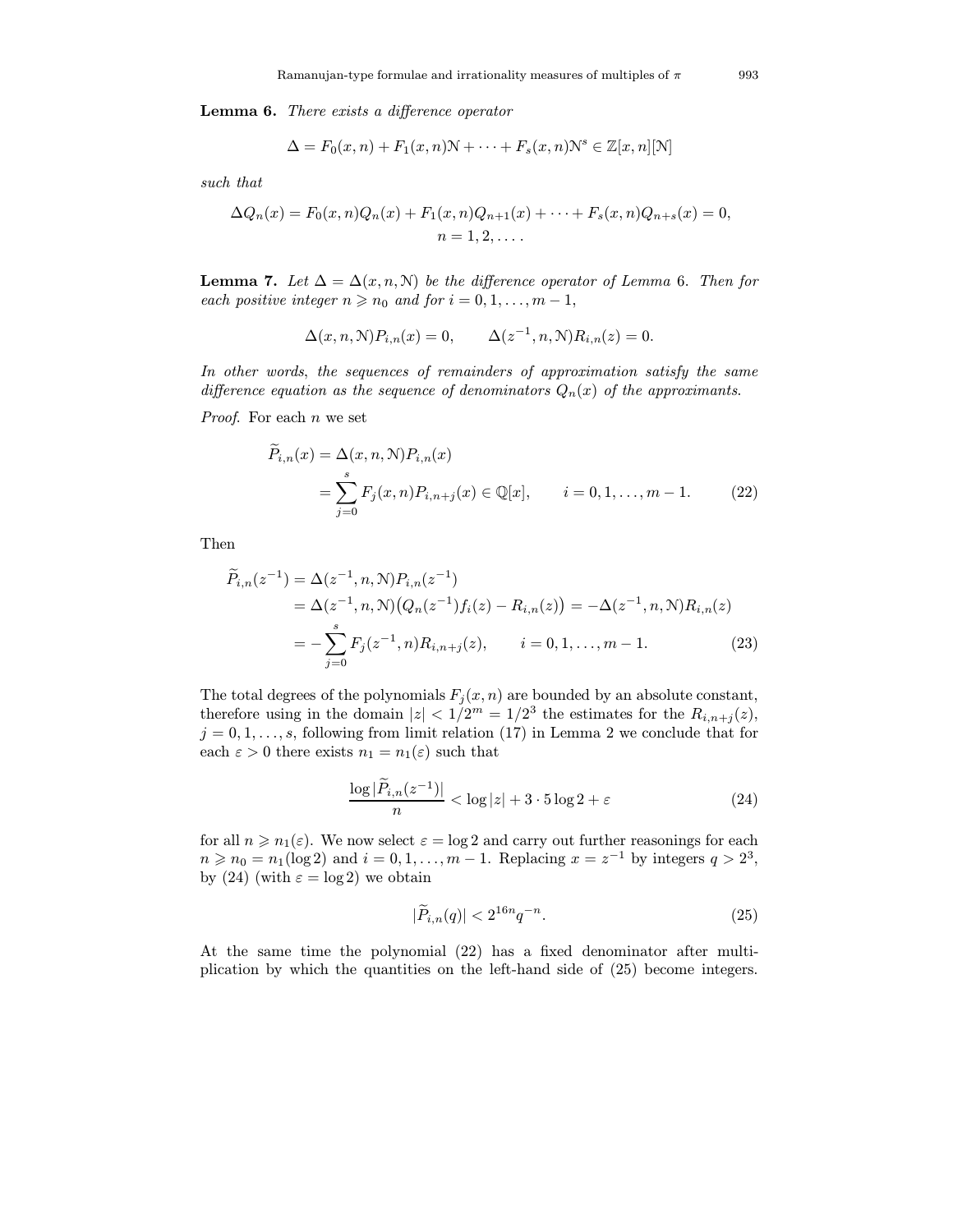Hence  $P_{i,n}(q) = 0$  for all  $q \geqslant q_0$ . We see that the polynomial  $P_{i,n}(x)$  vanishes at infinitely many points, so that  $P_{i,n}(x) \equiv 0$  for each  $n \geq n_0$  and  $i = 0, 1, \ldots, m - 1$ . In view of the definition (22) of  $P_{i,n}(x)$  and relations (23), we arrive at the required result.

In fact, for the calculation of the difference operator of Lemma 6 there exists the Gosper–Zeilberger algorithm of creative telescoping [\[11\],](#page-15-0) Chapter 6. Using it, we obtain in case (I) an (explicit, albeit very cumbersome) formula for a difference operator  $\Delta = \Delta^{(1)}(x, n, \mathcal{N})$  such that

$$
\deg_x \Delta^{(I)} = 6, \qquad \deg_n \Delta^{(I)} = 33, \qquad \deg_\mathcal{N} \Delta^{(I)} = 4.
$$

The most important information for the evaluation of the asymptotic behaviour is contained in the characteristic polynomial of this difference operator:

$$
\chi(\mathcal{N}) = \chi^{(1)}(\mathcal{N}) = \lim_{n \to \infty} \frac{\Delta^{(1)}(x, n, \mathcal{N})}{n^{33}}
$$
  
=  $2^{31}3^3(2048x - 243)(3^9(524288x^2 - 248832x - 59049)(\mathcal{N}^4 + 1)$   
+  $2^2(524288x^2 - 248832x - 59049)$   
 $\times (4194304x^3 - 5308416x^2 + 1399680x - 19683)\mathcal{N}^3$   
+  $2 \cdot 3^4(32768x^2 + 55296x + 729)(524288x^2 - 248832x - 59049)\mathcal{N}^2$   
+  $2^23^7(64x - 9)(524288x^2 - 248832x - 59049)\mathcal{N}).$  (26)

In case (II) for the corresponding difference operator  $\Delta = \Delta^{(II)}(x, n, \mathcal{N})$  we have

$$
\deg_x \Delta^{(\text{II})} = 6, \qquad \deg_n \Delta^{(\text{II})} = 41, \qquad \deg_\mathcal{N} \Delta^{(\text{II})} = 4;
$$

and its characteristic polynomial differs from  $\chi^{(1)}(\mathcal{N})$  by a constant factor:

$$
\chi^{(\text{II})}(\mathcal{N}) = \lim_{n \to \infty} \frac{\Delta^{(\text{II})}(x, n, \mathcal{N})}{n^{41}} = \frac{3^{15}}{2^{18}} \chi(\mathcal{N})
$$

(which, however, comes as no surprise).

Finally, in case (III) for the difference operator  $\Delta = \Delta^{(III)}(x, n, \mathcal{N})$  we have

$$
\deg_x \Delta^{\text{(III)}} = 6, \qquad \deg_n \Delta^{\text{(III)}} = 41, \qquad \deg_\mathcal{N} \Delta^{\text{(III)}} = 4
$$

and

$$
\chi^{(\text{III})}(\mathcal{N}) = \lim_{n \to \infty} \frac{\Delta^{(\text{III})}(x, n, \mathcal{N})}{n^{41}} = \frac{3^{15}}{2^2} \chi(\mathcal{N}).
$$

Now, the asymptotic behaviour of the above-constructed approximants (to polynomials and linear forms) is for each fixed  $z = 1/x$  in the domain  $0 < |z| < 1$ completely determined by the zeros of the characteristic polynomial  $\chi(\mathcal{N})$ . This follows by Lemmas  $6, 7$ , and the following generalization of Poincaré's theorem (see [\[12\],](#page-15-0) Theorem 1).

**Lemma 8.** Let  $u_n$ ,  $n = n_0, n_0+1, \ldots$ , be a sequence that is a non-trivial solution of a non-degenerate difference equation with characteristic polynomial  $\chi(\mathcal{N}), \chi(0) \neq 0$ . Then there exists an upper limit  $\overline{\lim}_{n\to\infty} |u_n|^{1/n}$ , which is equal to the absolute value  $|N_0|$  of a zero of  $\chi(N)$ . Moreover, if the other zeros of  $\chi(N)$  have absolute values distinct from  $|\mathcal{N}_0|$ , then one can replace the upper limit by the ordinary one.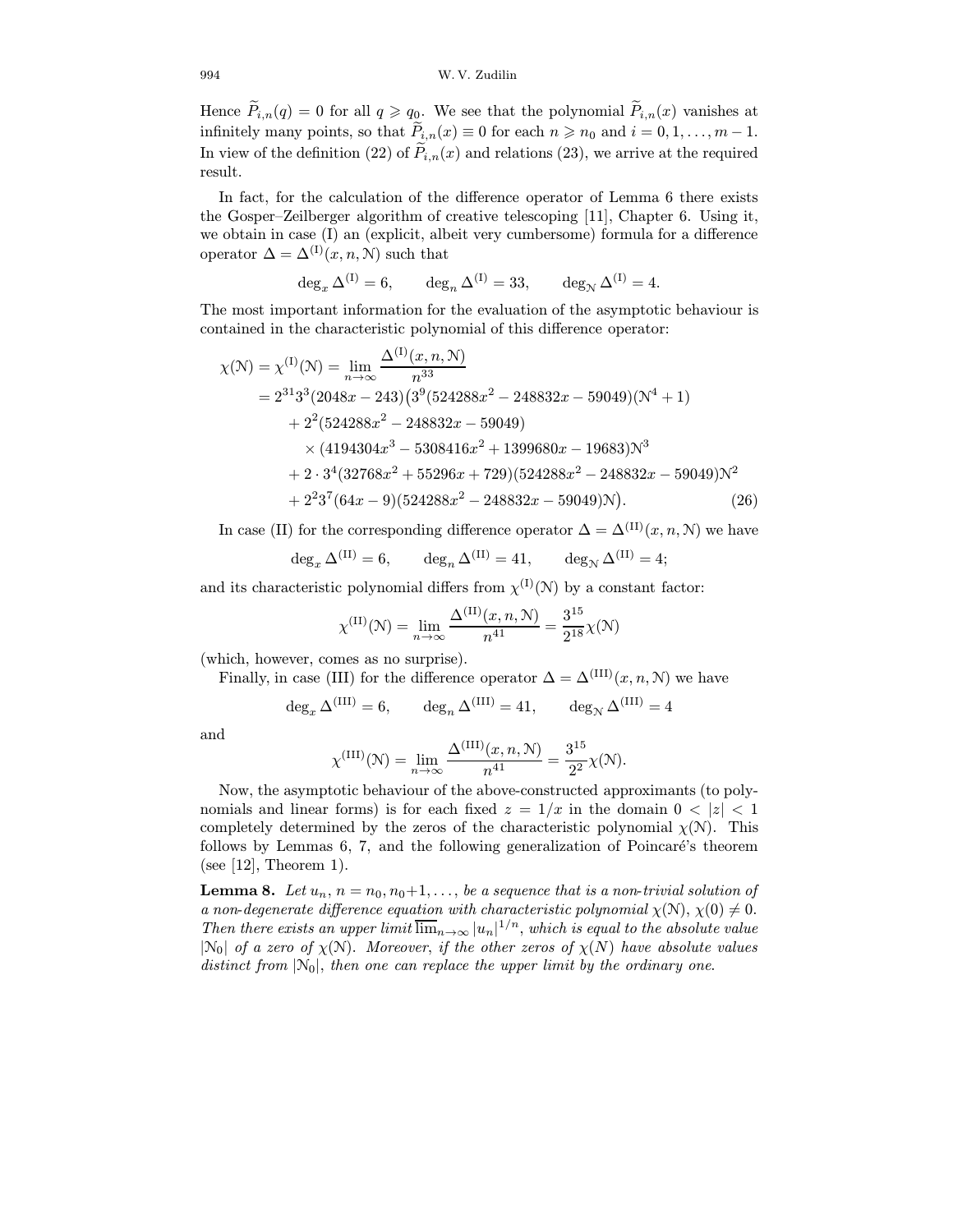### § 4. Irrationality measures

For estimates of the irrationality measure we require the following result, which was established in [\[13\],](#page-15-0) Proposition 3.3 (see also [\[7\],](#page-15-0) Remark 2.1 as regards a refinement of the statement).

**Lemma 9.** Let  $\alpha \in \mathbb{R}$  be an irrational number. Assume that a sequence of linear forms  $q_n x - p_n$  with integer coefficients from the field of rationals or an imaginary quadratic field satisfies the relations

$$
\lim_{n \to \infty} \frac{\log |q_n|}{n} = C_1, \qquad \frac{\lim_{n \to \infty} \frac{\log |q_n \alpha - p_n|}{n} \leq -C_0,
$$

where  $C_0$  and  $C_1$  are real positive numbers. Then  $\mu(\alpha) \leq 1 + C_1/C_0$ .

Proof of the theorem. We consider in detail the estimate  $(6)$ . For its derivation in case (I), for each  $n = 1, 2, \ldots$  we set

$$
P_n(x) = 21460 P_{1,n}(x) + 1123 P_{0,n}(x),
$$
  
\n
$$
R_n(z) = 21460 R_{1,n}(z) + 1123 R_{0,n}(z)
$$
  
\n
$$
= Q_n(z^{-1}) \sum_{\nu=0}^{\infty} \frac{(1/4)_{\nu} (1/2)_{\nu} (3/4)_{\nu}}{\nu!^{3}} (21460\nu + 1123) z^{\nu} - P_n(z^{-1})
$$

and consider the corresponding numerical forms resulting from the substitution  $z = -1/882^2$  and multiplication by the common denominator  $D_n = D_n^{(I)}$  of the coefficients of the polynomials  $Q_n(x)$  and  $P_n(x)$ :

$$
r_n = D_n R_n(-882^{-2}) = D_n Q_n(-882^2) \cdot \frac{4 \cdot 882}{\pi} - D_n P_n(-882^2)
$$
  
=  $q_n \cdot \frac{1}{\pi} - p_n \in \mathbb{Z} \frac{1}{\pi} + \mathbb{Z}, \qquad n = 1, 2, \dots;$  (27)

it is precisely at this point that we use formula  $(1)$ . Starting from some n the sequences  $Q_n(-882^2)$  and  $R_n(-1/882^2)$  satisfy the same difference equation with operator  $\Delta^{(I)}(-882^2, n, N)$ . Here the first sequence is non-trivial; so also is the second sequence because of (27) and since  $1/\pi$  is irrational. By Lemma 8 the asymptotic behaviour of these sequences is determined by certain zeros  $\mathcal{N}_1$  and  $\mathcal{N}_2$ of the characteristic polynomial (26) with  $x = -882^2$ :

$$
\lim_{n\to\infty}\frac{\log|Q_n(-882^2)|}{n}=\log|\mathcal{N}_1|,\qquad \lim_{n\to\infty}\frac{\log|R_n(-1/882^2)|}{n}\leqslant \log|\mathcal{N}_2|.
$$

Multiplying out a numerical coefficient one brings the characteristic polynomial to the following form:

$$
\mathcal{N}^4-401273814916233455620 \mathcal{N}^3+163210109239302 \mathcal{N}^2-22127620 \mathcal{N}+1
$$

and for its zeros (of which two are real and two are complex conjugate) we have

$$
\log |\mathcal{N}_1| = 47.44117569\dots,
$$
  

$$
\log |\mathcal{N}_2| = \log |\mathcal{N}_2'| = -15.80349476\dots, \qquad \log |\mathcal{N}_2''| = -15.83418617\dots.
$$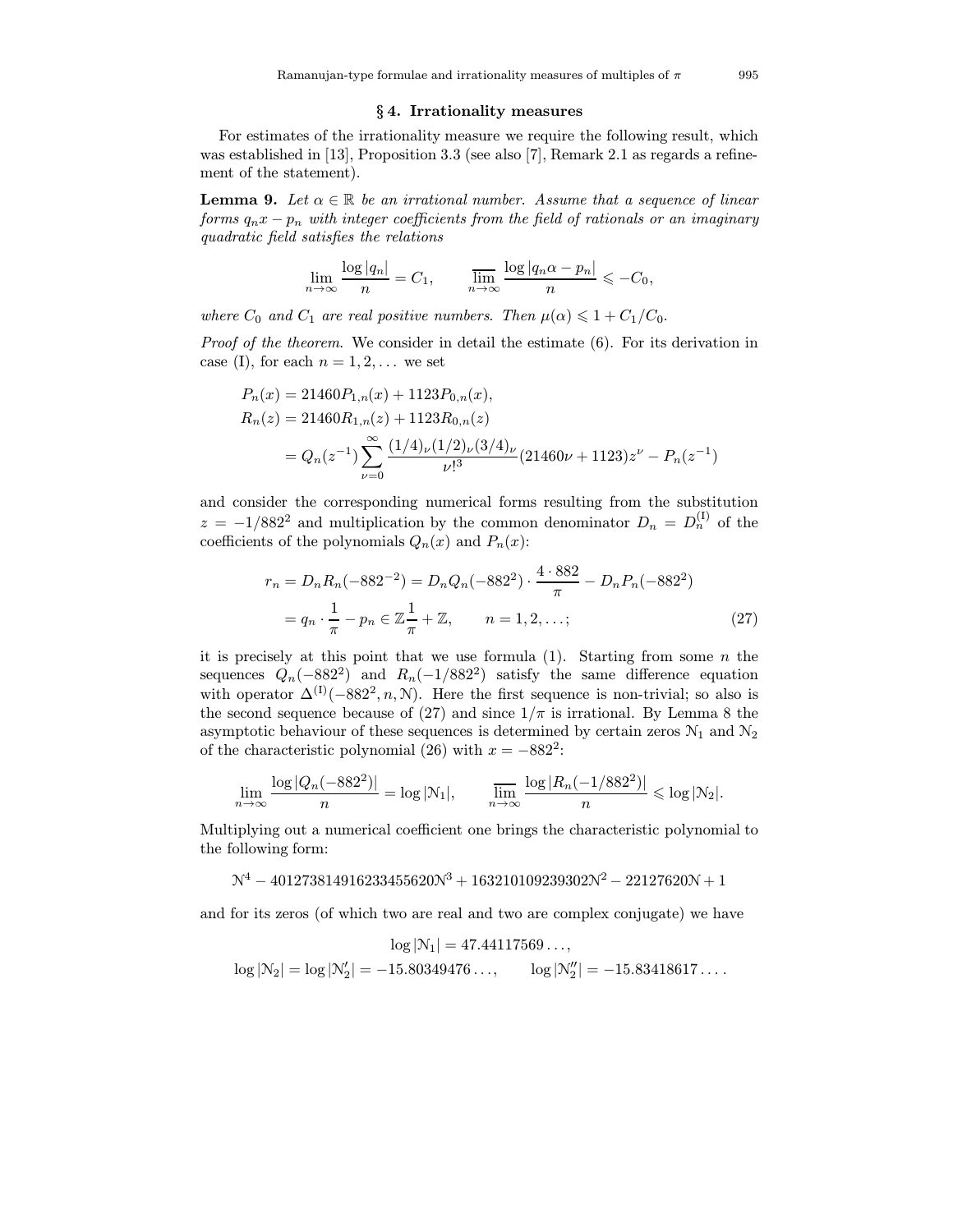In our choice of a zero majorizing the asymptotic expression for the sequence  $R_n(-882^{-2})$  we used the trivial estimate (18) of Lemma 2. For the evaluation of the asymptotic behaviour of the linear forms (27) with integer coefficients it now remains to use Lemma 3. In the notation of Lemma 9 we obtain

$$
C_0 = -\log |\mathcal{N}_2| - (18 - 3 \log 3) = 1.09933162...,
$$
  
\n
$$
C_1 = \log |\mathcal{N}_1| + (18 - 3 \log 3) = 62.14533883...,
$$

therefore

$$
\mu(\pi^{-1}) \leq 1 + \frac{C_1}{C_0} = 57.53011083\dots.
$$

In view of the equality  $\mu(\pi) = \mu(\pi^{-1})$ , we arrive at the required estimate (6).

For the derivation of the estimate (7) we use formula (2). In this case the asymptotic behaviour of the sequence  $D_n$  as  $n \to \infty$  is also described by Lemma 3, and for  $z = 1/99<sup>4</sup>$  the corresponding characteristic polynomial (26) is (up to multiplication by a numerical coefficient) equal to

> $N^4 + 755528641771136725636176380N^3$  $+ 2488600714253930502N^2 + 2732361980N + 1.$

Hence

$$
C_0 = 20.62568987... - 14.70416313... = 5.92152673...,
$$
  
\n
$$
C_1 = 61.88945992... + 14.70416313... = 76.59362305...
$$

and we obtain the estimate

$$
\mu\bigg(\frac{1}{\pi\sqrt{2}}\bigg) \leqslant 1 + \frac{C_1}{C_0} = 13.93477619\ldots,
$$

which yields in effect (7).

The estimates  $(8)$  and  $(9)$  correspond to the use of formulae  $(3)$  (case  $(II)$ ) and (4) (case (III)), respectively. For  $z = -1/500^2$  the characteristic polynomial is as follows:

 $19683N^4 - 262145327105399680078732N^3$ 

 $+ 331773760512118098\mathcal{N}^2 - 139968078732\mathcal{N} + 19683,$ 

so that in case (II),

 $C_0 = 14.66365222... - 13.33336442... = 1.33028779...$  $C_1 = 44.03567538... + 13.33336442... = 57.36903981...,$ 

and by Lemma 9 we obtain the estimate (8). Finally, for  $z = -1/53360^3$  the characteristic polynomial is

 $19683N^4 - 58838593699430396423147427221766247926046392398732N^3$ 

 $+ 122534920953081108757902878834806098N^2$ 

 $- 85062121695608910732N + 19683;$ 

therefore in case (III),

$$
C_0 = 34.90377291\ldots - 20.97202138\ldots = 13.93175152\ldots,
$$

 $C_1 = 104.71137186... + 20.97202138... = 125.68339324...,$ 

and we arrive at the estimate (9). The proof of the theorem is now complete.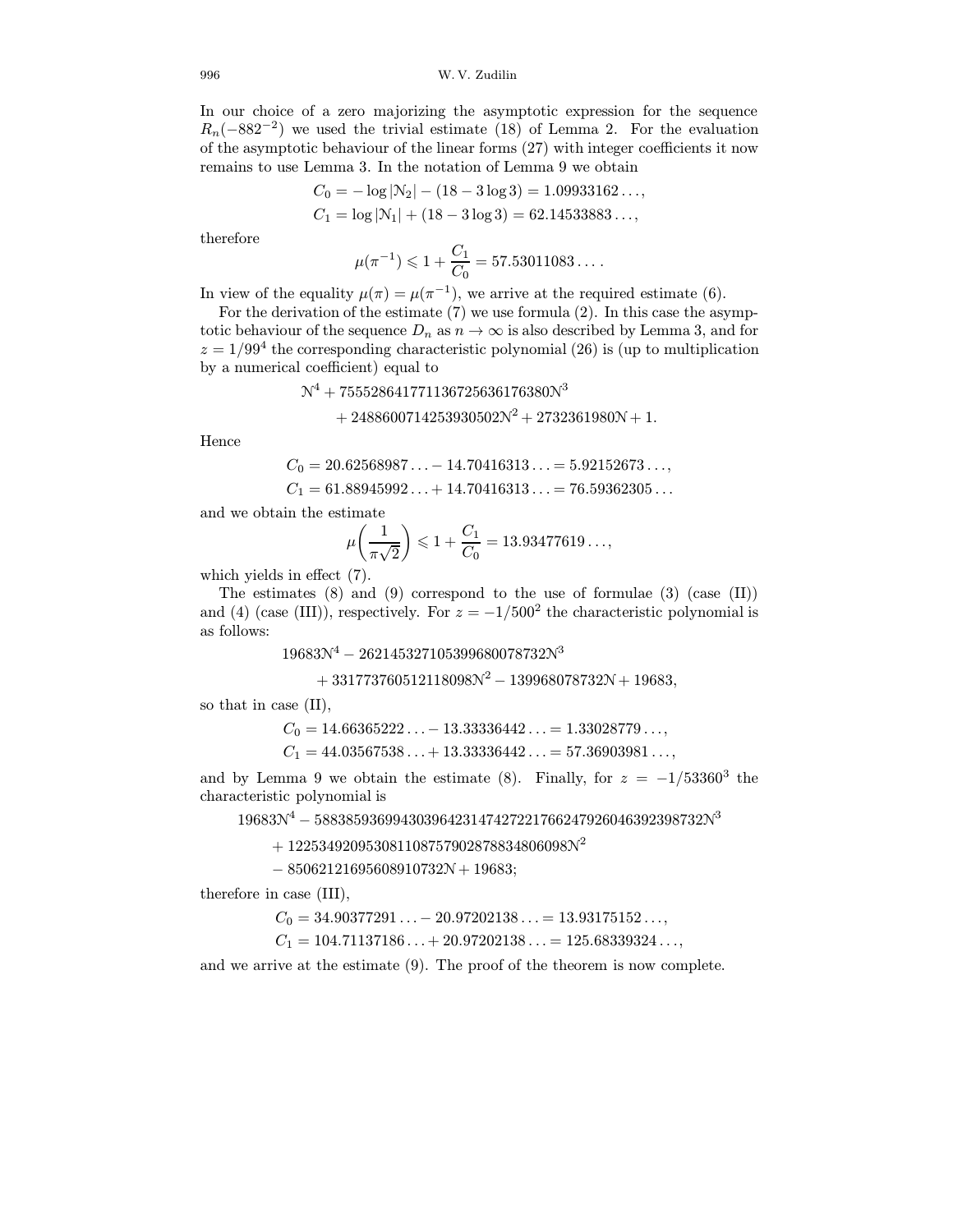#### § 5. Final observations

<span id="page-14-0"></span>Of course, we could consider another choice of the parameters  $M$  and  $N$ . However, it turns out that in all cases under consideration our choice of these parameters is optimal. In addition, the evaluation of the asymptotic behaviour of the coefficients and the approximating forms becomes much more complicated in the general case — not only technically, but also as regards substantiations. We also point out that one can immediately obtain difference equations for the sequences of polynomials  $P_{i,n}(x)$  and forms  $R_{i,n}(z)$  since each of these objects is a double hypergeometric series and a suitable version of the algorithm of creative telescoping can be used. However, the corresponding technical realization of this idea requires an enormous amount of time.

As regards other applications of the methods used in the present paper, the following observation due to Guillera [\[14\]](#page-15-0) appears important. He points out that formulae of the Ramanujan type are closely connected with rapidly convergent series for the logarithms of algebraic numbers and other interesting constants. More precisely, by considering in [\[14\]](#page-15-0) series of the following kind:

$$
F(k) = \sum_{\nu=0}^{\infty} \frac{(1/4 + k)\nu (1/2 + k)\nu (3/4 + k)\nu}{(1 + k)_{\nu}^3} (21460(\nu + k) + 1123) \cdot \frac{(-1)^{\nu}}{882^{2(\nu + k) + 1}}
$$

(cf. (1)) he discovers that their values have elementary expressions not only for  $k = 0$ , but also for  $k = 1/2$ . For instance, in the above example

$$
F(0) = \frac{4}{\pi}, \qquad F\left(\frac{1}{2}\right) = 4\log\left(\frac{2 \cdot 3^{10}}{7^6}\right)
$$

(the first equality holds by  $(1)$ ). A large number of other series in the list in [\[14\]](#page-15-0) allows one to conjecture the existence of a broad class of formulae for mathematically interesting constants to which one can successfully apply the methods of the present paper. Unfortunately, we know of no more or less systematic theory in this area; the existing examples must perhaps be regarded as lucky incidents.

### Bibliography

- [1] S. Ramanujan, "Modular equations and approximations to  $\pi$ ", *Quart. J. Math. Oxford* Ser. (2) 45 (1914), 350–372; Collected papers of Srinivasa Ramanujan, Cambridge Univ. Press, Cambridge, 1927, pp. 23–39; 2nd reprinted edition, Chelsea Publ., New York, 1962.
- [2] Heng Huat Chan, Wen-Chin Liaw, and V. Tan, "Ramanujan's class invariant  $\lambda_n$  and a new class of series for  $1/\pi$ ", J. London Math. Soc. (2) 64:1 (2001), 93-106.
- [\[3\] J. Guillera, "Some binomial series obtained by the WZ-method",](http://dx.doi.org/10.1016/S0196-8858(02)00034-9) Adv. in Appl. Math. 29 (2002), 599–603.
- [4] D. V. Chudnovsky and G. V. Chudnovsky, "Approximations and complex multiplication according to Ramanujan", Ramanujan revisited (Urbana-Champaign, Il, 1987), Academic Press, Boston, MA 1988, pp. 375–472.
- [5] G. V. Chudnovsky, "Padé approximations to the generalized hypergeometric functions. I", J. Math. Pures Appl. (9) 58:4 (1979), 445–476.
- [6] D. V. Chudnovsky and G. V. Chudnovsky, "Transcendental methods and theta-functions", Theta functions (Bowdoin, 1987), Part 2, Proc. Symposia Pure Math., vol. 49, Amer. Math. Soc., Providence, RI 1989, pp. 167–232.